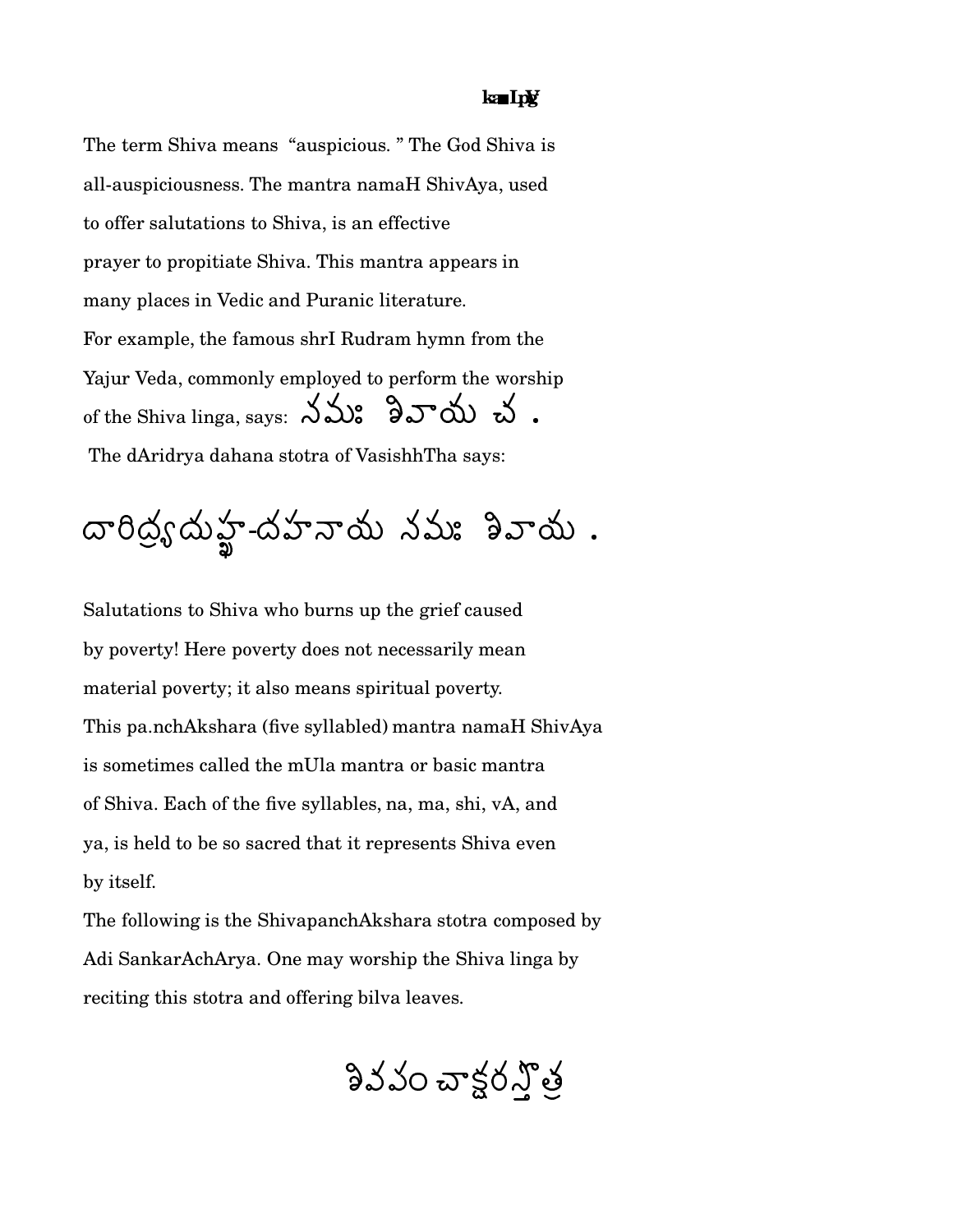నాగెన్డహారాయ త్రిలొచనాయ భస్మాజ్గరాయ మహెశ్వరాయ |  $\lambda$ త్యాయ బద్దాయ దిగమ్బరాయ తన్నై నకారాయ నమః శివాయ  $\parallel$  ౧ $\parallel$ Salutations to Shiva, who wears the King of snakes as a garland, the Three-eyed God, whose body is smeared with ashes, the great Lord, the eternal and pure One, who wears the directions as His garment, and who is represented by the "na » kAra (term).

I bow to Shiva, who has been worshipped with water from the gangA (mandAkini) and annointed with sandalwood paste, the Lord of nandI, the Lord of the host of goblins and ghosts, the great Lord, who is worshiped with mandAra and many other kinds of flowers, and who is represented by the syllable "ma."

Salutations to Shiva, who is all-auspiciousness, Who is the sun that causes the lotus face of GaurI (PArvatI) to blossom,